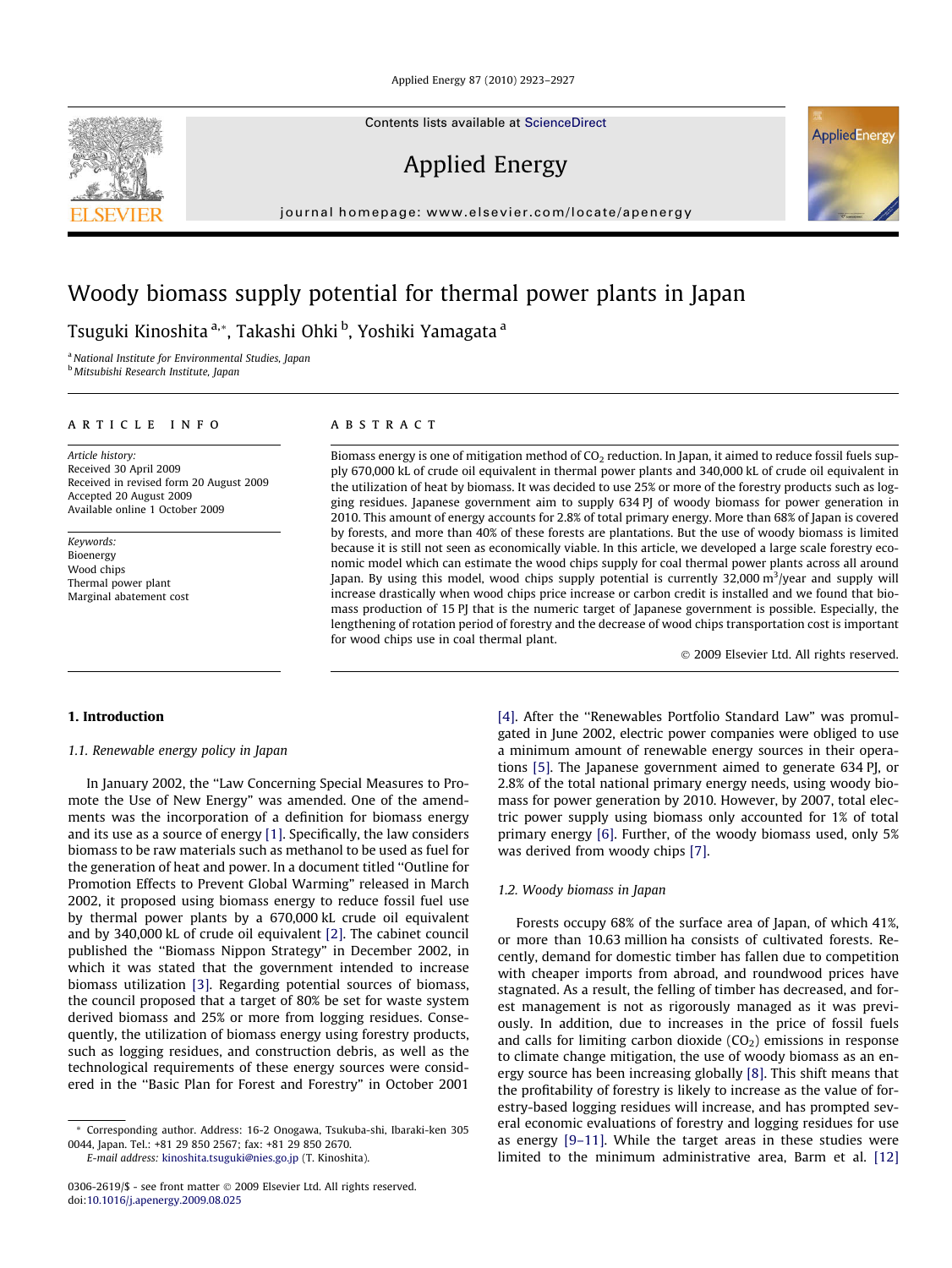evaluated the use of biomass energy throughout Belgium and concluded that, after bio-ethanol production from sugar beet and wheat, woody biomass is the most efficient within the context of affecting reductions in  $CO<sub>2</sub>$  emissions. Similarly, Leduc et al. [\[13\]](#page--1-0) and Suntana et al. [\[14\]](#page--1-0) estimated the reductions in  $CO<sub>2</sub>$  emissions associated with the use of woody biomass in Sweden and Indonesia, respectively. Although the proportion of land dedicated to forestry is relatively higher than the amount of land dedicated to agriculture, ethanol production using woody biomass is not viable in Japan because the population density and energy consumption in the country are both very high. In this paper we report on the economic evaluation for the whole of Japan in order to contribute to policy planning. To achieve this, we used both forest and access road data for the whole of Japan because the costs associated with transportation are relatively higher than those associated with other processes such as felling, bucking, and because the  $CO<sub>2</sub>$  emissions associated with transportation activities are high. However, in the absence of national data of roads and forest compartment it is difficult to estimate woody biomass potential for the whole of Japan as the calculation costs are high. Fortunately, this calculation burden can be reduced by using road density data. Further, although the detailed distribution pattern of cost is less accurate when using road density data, it will suffice to generally evaluate the woody biomass potential for the whole of Japan.

The objective of this study was therefore to estimate the marginal abatement cost function for woody biomass in Japan using geographical data, such as land use data and road density data. In so doing, the potential reduction in  $CO<sub>2</sub>$  emissions associated with woody biomass utilization can be estimated.

## 2. Methods

The economic evaluation model for forestry using in this study was based on Kinoshita et al. [\[11\]](#page--1-0). The target area in this study was a town with an administrative area of 234  $\rm km^2$ . Work processes were divided into six stages: felling, bucking, forwarding, transport, chipping and planting. Felling refers to cutting down trees, bucking is delimbing and cross-cutting the trees that have been cut down, forwarding refers to the transportation of the timber from within the forest to a landing point. Transport includes the delivery of the timber from the landing to a factory or an energy plant, and chipping refers to the process of shredding the woody biomass. In this model, the productivities of felling and bucking are proportional to trunk diameter. Similarly, the productivities of forwarding and transportation are calculated as functions of distance. For chipping, the productivity is proportional to the volume being processed. Production costs are estimated by considering the costs associated with machinery, labor, overheads, access road clearing and fixed costs. Annual machinery costs in each stage are calculated as functions of machinery price, machine performance, actual working time and other factors. Overhead costs refer to costs that indirectly increase machinery and labor costs, such as insurance. Fixed costs include the loading and unloading processes required during the forwarding stage. The fixed costs associated with cable forwarding are calculated as a function of logging distance, and the costs associated with vehicle forwarding are estimated using a constant. Road clearing costs consist of the initial cost of constructing an access road, the costs of which are calculated as a function of the gradient of the forest. In the forwarding and transport stages, forest roads distance were obtained using a map (1:50,000) and access road data were obtained by interviews at the forestry cooperative. We used road density data instead of road distance data to calculate a figure representing production costs for the whole of Japan.

The basic model used to perform the economic analysis in this study/in a previous study used forest compartment data, road distance data, and 50 m resolution average slope data. Conversely, we used 1-km resolution data to assess forest area, average slope, and road density in this study/in a previous study [\[15\]](#page--1-0) to evaluate the costs of forestry in Japan. In the basic model, the distance from forest compartment to the nearest road was calculated by using a function in ArcGIS which employed as follows:

$$
df = \frac{2500(1+\eta)}{d} \tag{1}
$$

In this equation  $\eta$  is a constant (0.8), df is the distance from the forest component to the nearest road, and d is road density. Road density in each grid cell is estimated only for public and forest roads. In addition, it is not feasible to estimate distance from a forest component to the nearest road because there are many access roads in forests. We therefore used total access road length in each prefecture. Fig. 1 shows a linear relationship between total road length and the length of access roads, public roads and forest roads for 41 cities/towns in Miyazaki prefecture. Eq. (2) is used to estimate road density in each grid cell.

$$
d_{ij} = d'_{ij} \frac{D_j}{D'_j} \tag{2}
$$

In Eq.  $(2)$ , *i* refers to the grid cell and *j* prefecture. *d* is the total road density and  $d'$  is the road density public and forest roads in each grid cell.  $D$  is the total road density and  $D'$  is public and forest road density in each prefecture.

Transportation costs depend on the destination being considered. Woody biomass currently has two major uses. The first is the supply of households with heat using wood pellets, the second is as fuel in thermal power plants. In the case of household use, the advantage of using woody biomass is the low transportation costs since these systems are primarily used in areas located near forests, while the disadvantage is the high cost associated with making pellets. In 2008, the price of wood pellets (excluding shipping) was 7–13 JPY<sub>2008</sub>/1000 kcal, which is almost the same as kerosene (in this article, the value of the yen is taken as 2008 levels). In the case of thermal power plants, the transportation distance is 10– 200 km, implying that the unit transportation cost is approximately 50 JPY<sub>2008</sub>/km/ton and transportation cost is 500-10,000 JPY<sub>2008</sub>/ton. In 2008, the price of wood chips is approximately 2500 JPY<sub>2008</sub>/ton and it is viable to use wood chips in thermal power plants.

#### 3. Results and discussion



[Fig. 2](#page--1-0) shows above ground biomass production for one rotation period, which is assumed to be 40 years. The yield table of

Fig. 1. Relationship of total road length and public and forest road length in cities/ towns in Miyazaki prefecture.